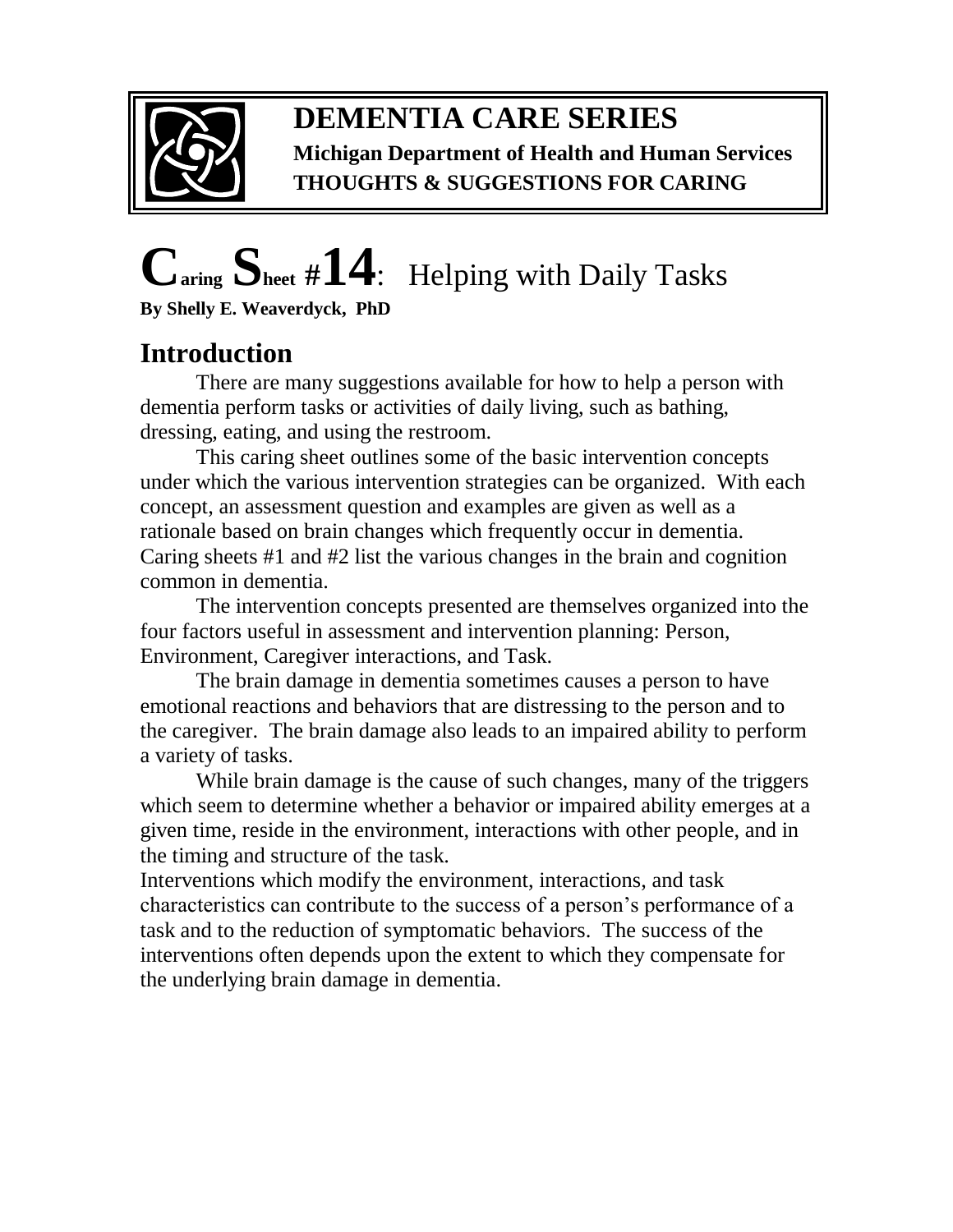

Caring Sheet #14 Helping with Daily Tasks S. Weaverdyck Page 2 of 13

As in all aspects of dementia, each person is unique and changes over time and from day to day. Therefore interventions must be adapted to each individual and to each occasion.

### **ENVIRONMENT**

**1. Contrast:** Are there contrasting color intensities (dark against light) to draw attention to areas or items you want the person to notice and use, and no contrasting color intensities to divert attention from areas you want the person to avoid?

**Examples:** light switch against wall wall against floor shower hose against tub or shower towel against wall or towel rod grab bars against wall toilet against floor plate against table table against floor against chair electrical outlets same color intensity as wall doors to dangerous areas same color intensity and pattern as wall

*Why? With normal age related sensory changes and changes in the brain's ability to recognize (perceive) distinctions in the environment, items begin to blur together. A glossy white toilet against a light linoleum floor are difficult to distinguish, as is a white grab bar against a white tub or shower wall. Also, for the same reasons, items may be difficult to locate in space. Because brain changes might cause a person to respond easily to all stimuli, even irrelevant stimuli, it is best to highlight only the appropriate stimuli.* 

**2. Texture:** Is there sufficient texture to the walls and floor?

**Examples:** carpet, rubberized or similarly textured and nonslip floors cloth hanging on walls drop textured ceilings seat cover on toilet varied texture to foods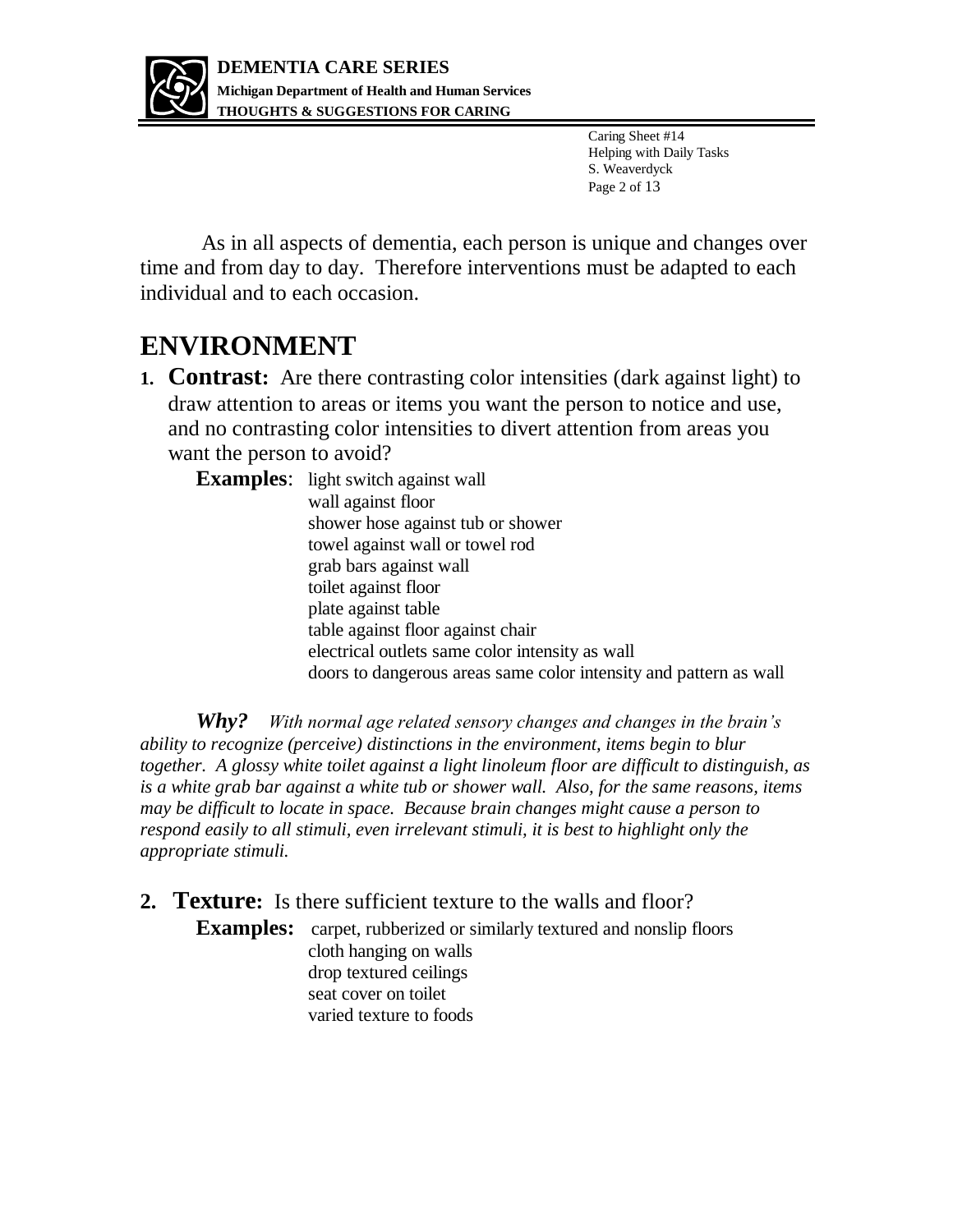

Caring Sheet #14 Helping with Daily Tasks S. Weaverdyck Page 3 of 13

*Why? Smooth shiny surfaces and floors cause light and noise to bounce and echo. The room becomes very glaring and bright with light colored shiny surfaces. In a large noisy dining room or in the bathroom when water runs, the noise with echoes can be deafening to a person with a hearing aid or who is hearing impaired. Older people are usually sensitive to glare. Background noise often prevents them from hearing. When a person also has a cognitive impairment, it is very difficult to compensate for this sensory loss by figuring out what someone is saying. Hence a person can become very frightened or annoyed and unable to function well.* 

**3. Lighting:** Is there bright, diffuse, and nonglaring light with no shadows or darker areas in the room?

**Examples**: no confusing shadows, glare, or dark patches on the floor closet interiors as bright as rest of room side lighting by mirror rather than only overhead lighting

*Why? Side lighting removes the shadows on the face in the mirror. Shadows and glare on the floor are easily misinterpreted as wet spots or indentations because of changes in depth perception with normal aging and with brain changes.* 

**4. Cueing:** Is there sufficient information or cueing available to the person in a way that is understandable?

**Examples**: signs on walls and appliances

 name or photo by bedroom door note or sign by clock saying date and schedule (e.g., time for lunch) drawings instead of words on signs as appropriate cues placed at heights and places they will be noticed tubs and equipment that look normal and recognizable marks on the tub to indicate depth of water

*Why? A person depends on the environment increasingly as the cognitive impairment becomes more severe. The brain's ability to figure out what to do in the absence of stimuli or when stimuli are unfamiliar is impaired. If a tub or shower doesn't* look normal, it can be confusing and the person doesn't know what to do in this room. It *can also be very frightening, even if the caregiver tries to explain what it is. The water in the tub may look much deeper than it is. Word signs may help if the person can read and if the person understands what she or he reads. Because of memory loss, however, cues must be repeated frequently to reassure and inform the person.*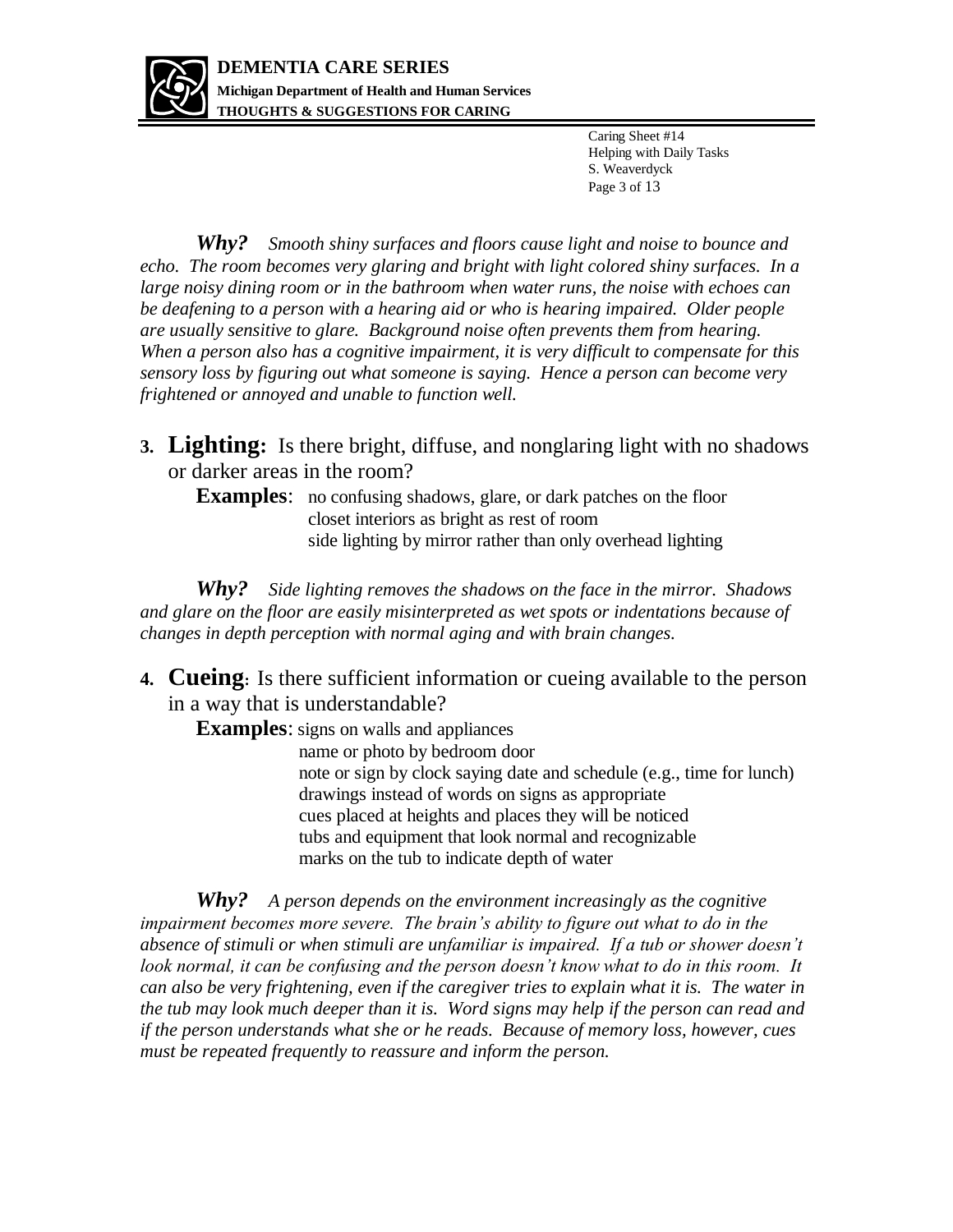

Caring Sheet #14 Helping with Daily Tasks S. Weaverdyck Page 4 of 13

**5. Patterns:** Is the floor plain and clear with no geometric or decorative patterns?

**Examples:** no alternating block patterns no light colored or dark colored specks

*Why? Geometric or intricate repetitive patterns can make the floor look like it's moving or undulating which can alter the sense of balance in a person with vision and brain changes. A person may be tempted to pick up specks on the floor, thereby increasing the chance of falling. The floor should feel safe with no distracting stimuli.* 

**6. Homey:** Does the room feel homey, warm, cozy, comfortable?

**Examples**: warm bright colors

 no unrecognizable objects in the room nothing in the room that would not normally be there in a home soft music playing temperature warm enough

*Why? The brain changes prevent the person from remembering the caregiver's reassuring words or may make it difficult to understand words. The person relies on nonverbal environmental indications of safety and supportive comfort for reassurance. Confusing or unfamiliar objects in the room drain the person's energy as she or he tries to make sense of the object. The body's ability to regulate its own body temperature may be erratic or impaired in some way, making the person heavily dependent on the temperature of the environment to stay warm. With normal aging a person usually feels colder than she or he used to, so for a room (particularly the bathroom during a bath or shower) to be warm enough for the person, the caregiver will likely have to be quite hot.*

**7. Clutter:** Is unnecessary clutter removed; does the number of items in the environment fit the person's needs and abilities?

**Examples:** reduced number of decorations and food or hygiene items some items brought only when they are needed mirrors covered or removed if necessary

*Why? A person's ability to tolerate clutter varies with personality and with the type and amount of brain impairment. It is important to assess the person's ability and to remove clutter as needed. Sometimes a mirror reflects too much light or movement that is blinding or confusing. Sometimes a person can't recognize her or himself and thinks someone else is in the room.* 

**8. Privacy:** Is privacy assured?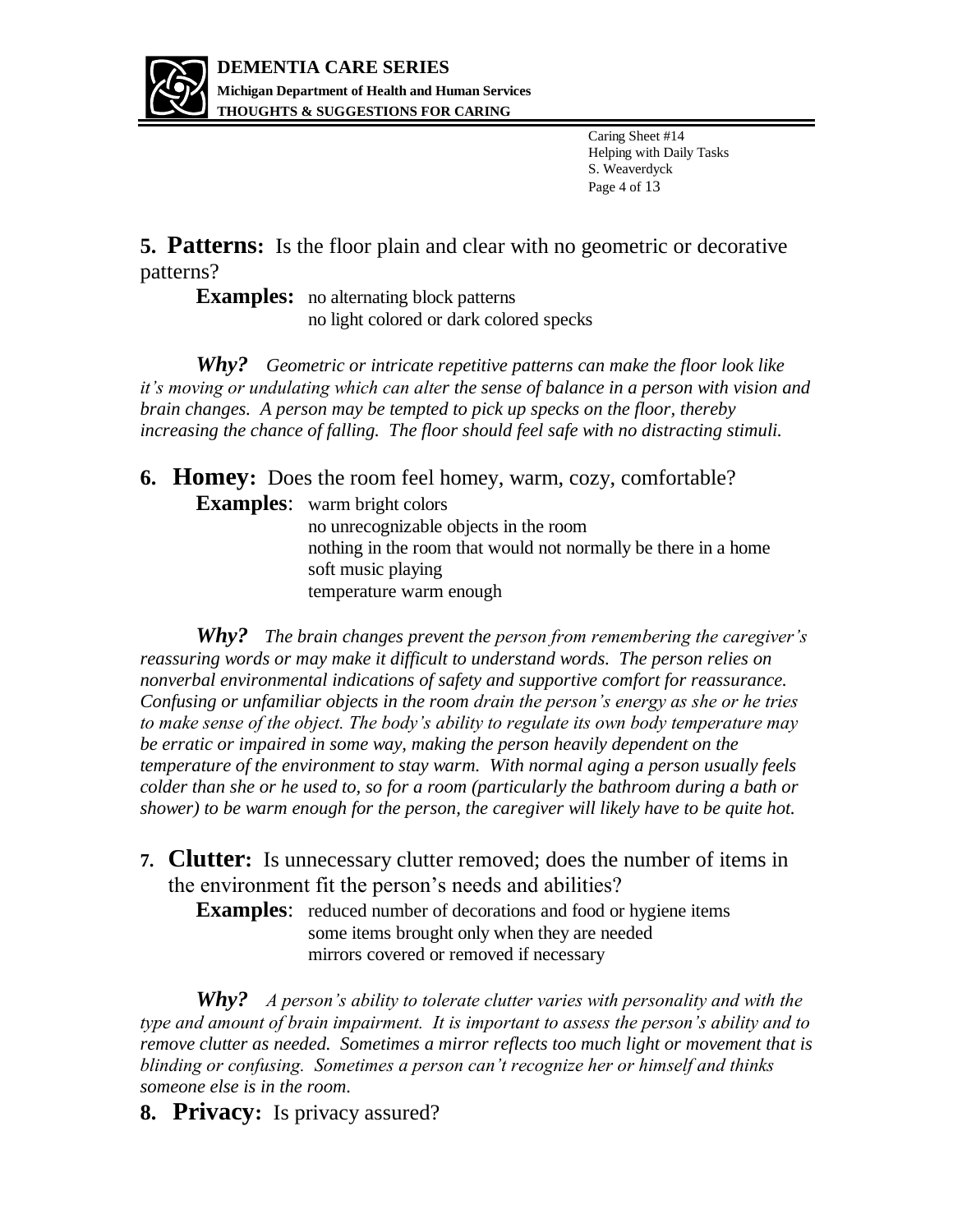

Caring Sheet #14 Helping with Daily Tasks S. Weaverdyck Page 5 of 13

**Examples:** doors can close and lock, depending upon needs and abilities windows are covered only necessary people are in the room

*Why? Even when a person is very impaired, she or he may still retain a sense of modesty in a bedroom or bathroom or during a meal if she or he senses a reduced ability to eat without being messy. Privacy also reduces distracting stimuli, such as background noise and excessive movement.* 

#### **CAREGIVER INTERACTIONS**

**1. Characteristics:** Am I as caregiver the best one to help with this task?

**Examples:** the gender of the caregiver matches the person's preference the person views the caregiver as someone they trust and like the caregiver likes, loves and is compassionate with the person the caregiver feels comfortable helping the person with this task

*Why? The person's ability to recognize faces is often impaired. The person may think a caregiver is someone else (e.g., that a daughter is a mother) because of genetic similarities or because the daughter now looks like the person's mother did some years earlier. The person's ability to recognize passage of time and its consequences is impaired. The person may also have emotional reactions to trauma suffered years ago when the caregiver looks like someone from the past. If a person's behavior such as sexual invitations, triggers discomfort or painful memories for the caregiver from the caregiver's own past, then it may be better if someone else became the caregiver.*

**2. One at a time:** Is there only one caregiver interacting with a person at a time? In the unusual circumstances where it truly requires two caregivers to assist with a task, then is only one caregiver interacting with the person and engaging the person's attention, while the other caregiver silently and out of the person's visual field, does the other tasks?

**Examples:** one caregiver holds the person's hands and converses the other caregiver washes or hands supplies to the fist caregiver the two caregivers trade roles when the person gets angry at one the two caregivers communicate with each other silently

*Why? Because of brain damage, the person can usually focus on only one person or task at a time. It is very tiring to shift gears from one caregiver to the next and can cause unnecessary fatigue. The person also has difficulty ignoring some stimuli in*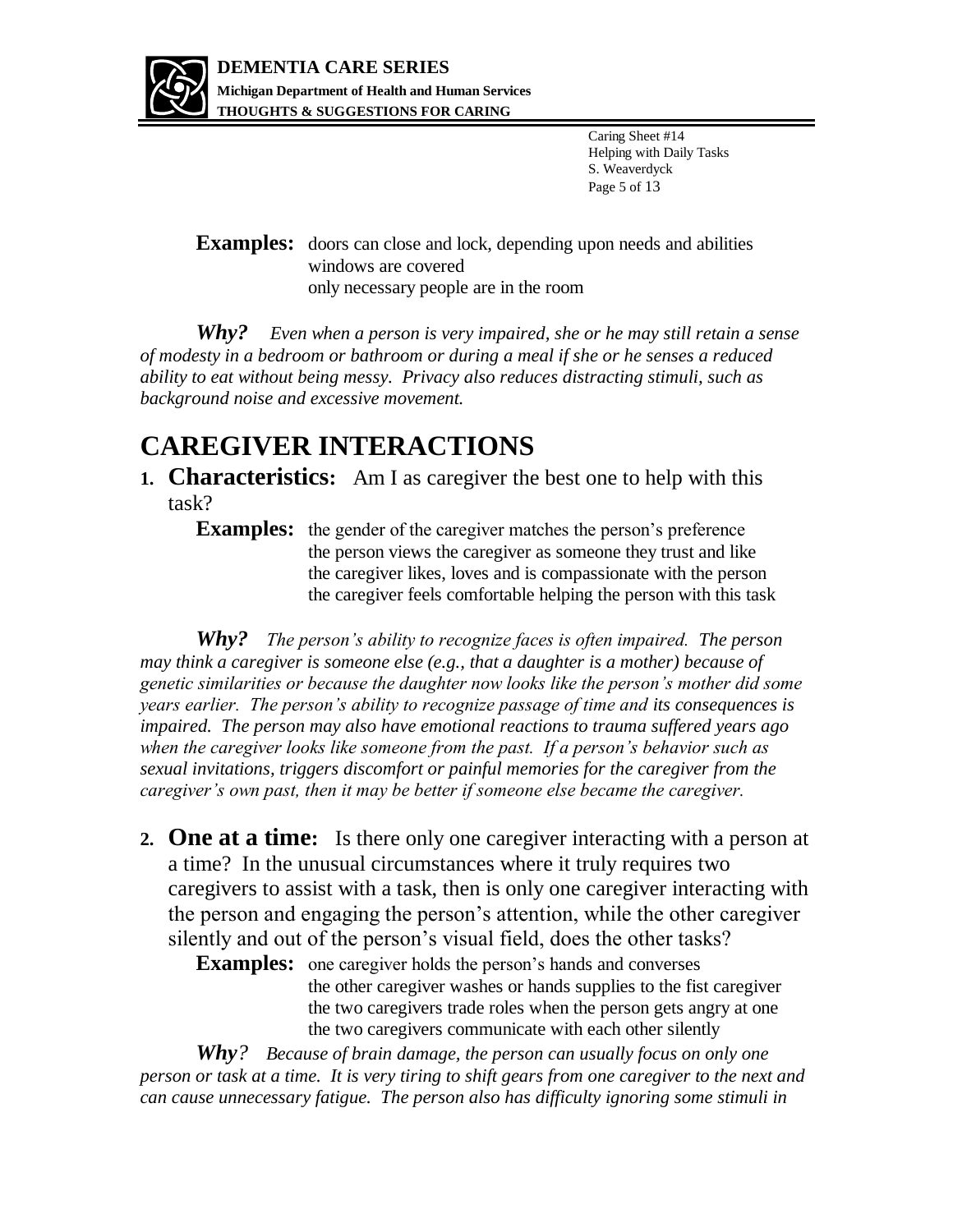

Caring Sheet #14 Helping with Daily Tasks S. Weaverdyck Page 6 of 13

*order to attend to a relevant stimulus. Two caregivers may have to compete for the person's attention and focus.*

- **3. Respect as an adult:** Am I as caregiver showing respect for the person nonverbally and verbally, and treating the person as an adult?
	- **Examples:** no condescension or demeaning terms of endearment no descriptions which infantilize ("they are so cute together") no parental or authoritarian behavior toward person no scolding or bossing no children's toys or equipment used

*Why? The person with dementia is usually more impaired with words than with emotional recognition and memory. That is, she or he can more easily sense a caregiver's emotional frame of mind through the caregiver's actions and body language than through the caregiver's words. The person usually needs gentle reminders and simple explanations or kind, clear requests, but not scolding or commands. These are likely to be misinterpreted and to elicit emotional distress. A person may not be able to express in words the embarrassment and humiliation resulting from being treated like a child, but the feelings are often there nevertheless. When a person appears childlike through interactions or through the use of toys, other people are more likely to treat the person as a child. The person usually needs not childlike, but simplified task steps, instructions, and equipment.* 

**4. Observation:** Do I as caregiver focus on the person and pay close attention to verbal and nonverbal feedback from the person?

**Examples:** talk only when facing the person with eye contact give person time to absorb and respond watch person's entire body for responses and emotional status respond to responses by modifying own behavior or environment

*Why? Because a person frequently cannot put feelings into words or even recognize feelings, the caregiver must watch for signs of confusion or distress in nonverbal responses, such as a clenched fist, tightening of the lips, the frown forming. By observing the signs, the caregiver can slow down, or explain again, or reassure or in some way modify the situation to reduce the person's distress or anxiety. By responding*  to the distress when it begins, the caregiver will likely avoid a more major distress later.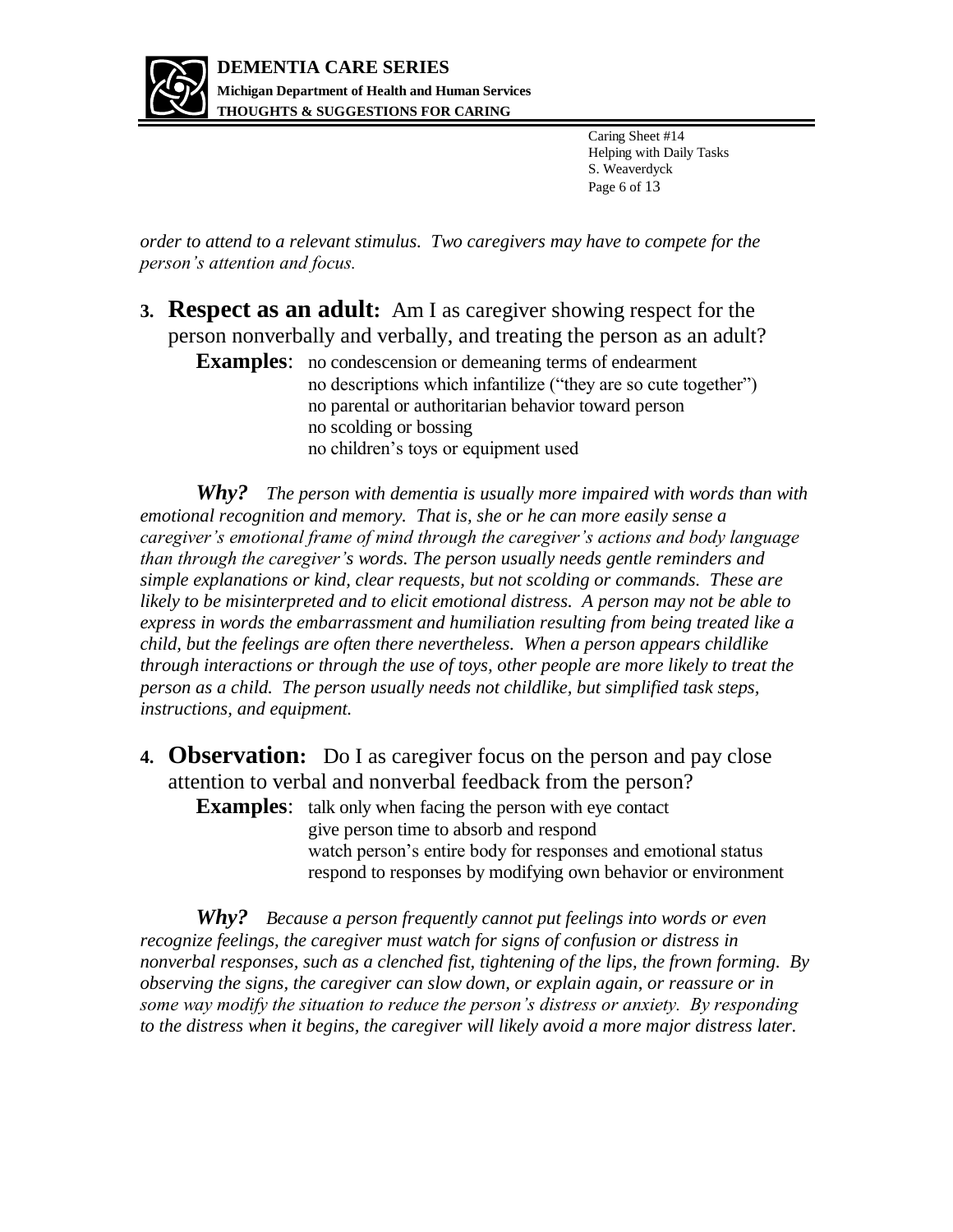

Caring Sheet #14 Helping with Daily Tasks S. Weaverdyck Page 7 of 13

**5. Prevention vs. Response:** Am I as the caregiver nipping the person's distress or confusion in the bud, rather than letting it escalate to more challenging levels?

**Examples**: apologizing or reassuring immediately watching for feedback and responding immediately coaxing and encouraging in response to subtle hesitations

*Why? The rationale is similar to that noted in #4. An ounce of prevention is truly worth a pound of cure. It allows the caregiver to focus on enhancing the person's pleasure rather than simply trying to turn anger into passivity.*

- **6. Organization:** Am I as caregiver organizing my time well? Do I do most of the task preparation out of sight of the person, so that when I am with the person, I can focus on the person and not so much on the task?
	- **Examples:** moving quickly when out of sight, but more leisurely in sight collecting the towels, clothing, soap, etc. before the person sees me warming the bathroom and running the water before speaking have the clothes selected and laid out in order ahead of time preparing food items so each item is warm as person is ready for it

*Why? Because the person is slow to process information and frequently gets it mixed up when there are competing stimuli, the caregiver should move around as little as possible and try to focus entirely on the person to enable the person to complete the task without getting overly fatigued and frustrated. Good organization also allows the caregiver to appear calm, relaxed, and reassuring to the person, while getting the task*  done in a timely fashion. The emotional tenor of the situation depends heavily upon the *caregiver.* 

**7. Body Language:** Is my body telling the person what I want it to say?

**Examples:** appropriate body position sitting beside person or kneeling staying within the visual field the person attends to body matches face, eyes, and words getting in the shower with the person eating or brushing own teeth at the same time the person is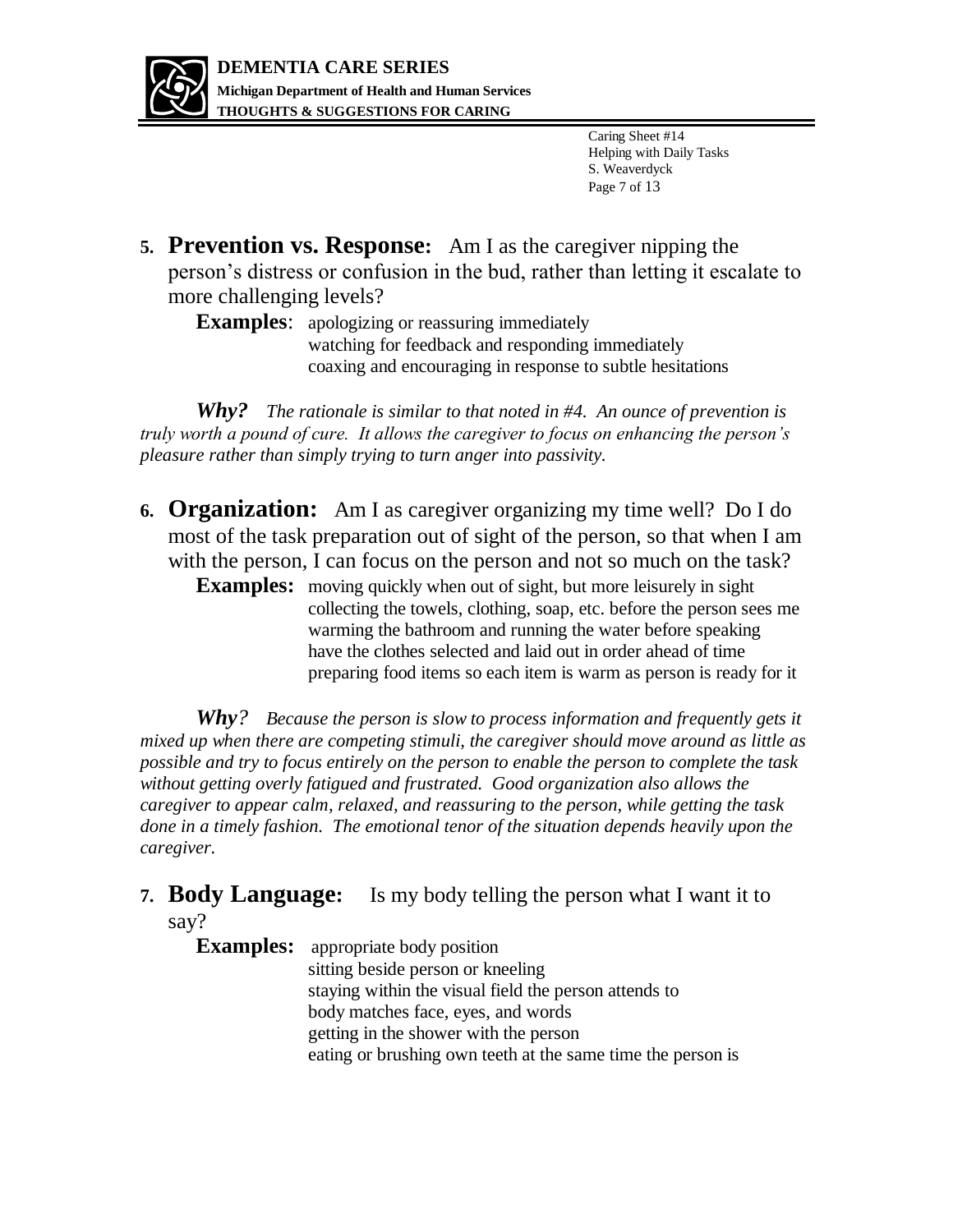

Caring Sheet #14 Helping with Daily Tasks S. Weaverdyck Page 8 of 13

*Why? As previously mentioned, the person with dementia usually responds to nonverbal cues more easily than verbal. Also, the person may have a part of the visual field that the eye sees but the brain does not pay attention to. It is as though the person doesn't see objects in that space. Some people clearly respond more easily to objects on one side of them versus the other or in front of them versus off to the side. If our words sound cheerful, but our smile looks strained and our body is tense, the person may likely respond to the tension we communicate. If we are using a handheld shower nozzle, then we won't get wet in the shower.*

- **8. Explanation and Reassurance:** Does the person need more explanations, or repetitions of explanations, or more reassurance?
	- **Examples:** requests or instructions repeated as often as needed explanations are short, simple, and clear explanations occur when noise is reduced caregiver's voice is low pitched and slow questions answered as if it were the first time they were asked person oriented to how much time has passed and the time of day the person is told before being touched the person's body part is touched and rubbed before being moved the person is told when the task is done

*Why? The person's memory impairment may cause her or him to forget. It may take several hearings before the instruction or explanation makes sense, since processing information is slowed down in dementia. The person may not have heard because of the background noise. Lowering the pitch rather than raising the volume of the caregiver's voice may be more effective, since it is the higher pitched sounds that are*  lost in normal age-related hearing impairment. Due to slowed cognitive processes, the *person needs time to absorb and respond. Either due to memory loss or an inability to recognize how much time has passed, the person may need to ask questions repeatedly. Sometimes a note the person can refer to helps. Usually a person with dementia has trouble seeing the whole picture, including when a task is completed, and therefore, may need to be told. The person may be inwardly startled and resistant when a part of her or his body is moved without warning. Verbal warning may not be enough. Often the caregiver needs to rub and touch along the body part (e.g., arm or leg) toward the joint before the person is ready to help or to allow the body part or joint to be moved.* 

**9. Distraction:** Is distraction or diversion used rather than shame or instructions to stop a behavior to induce a person to change behavior? **Examples:** singing during the task, off and on or continuously conversation about visits with family members or friends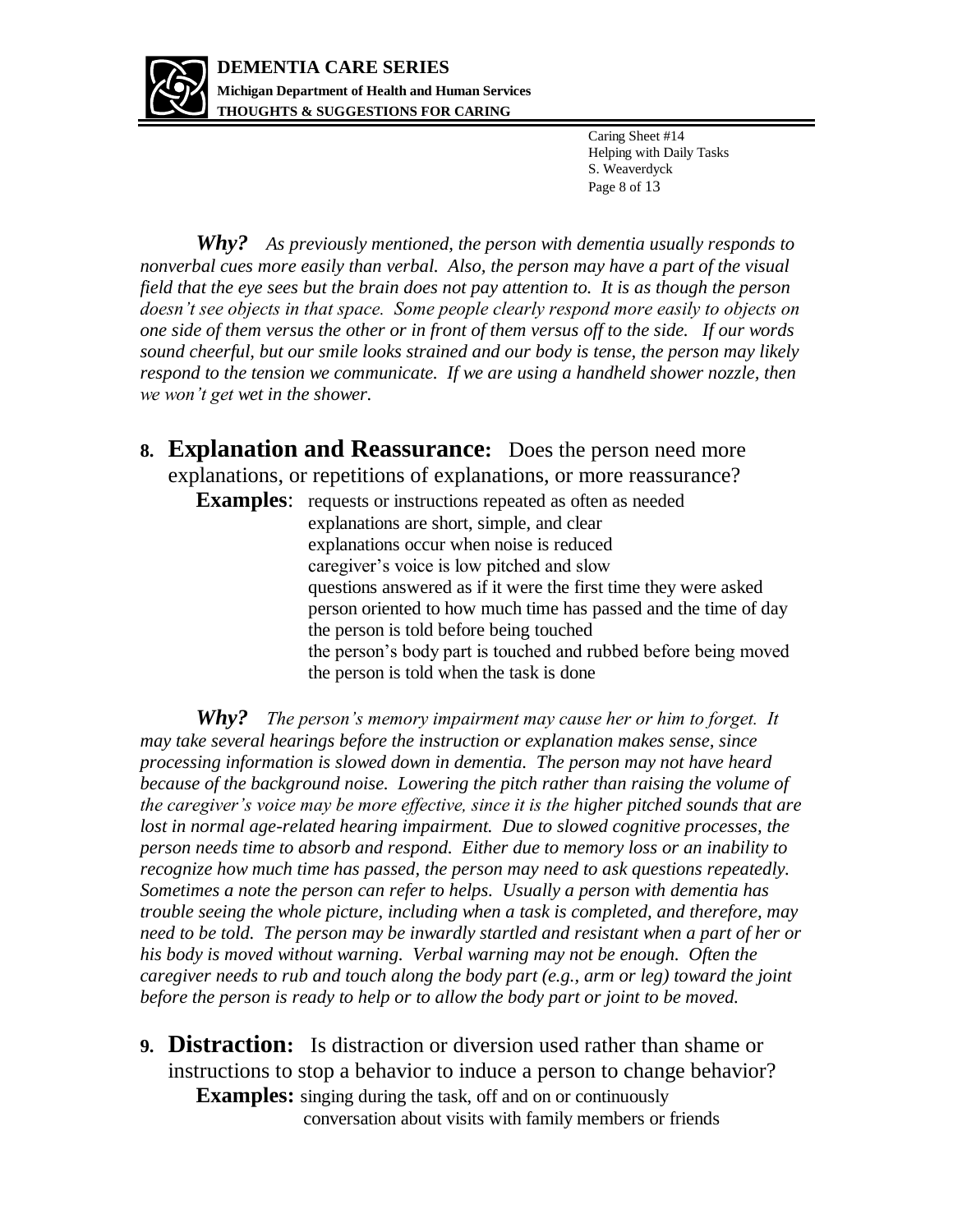

Caring Sheet #14 Helping with Daily Tasks S. Weaverdyck Page 9 of 13

 no comments like "What would your mother say if she heard you?" encouraging the person to hold one item while you use another asking for opinions rather than information during conversations

*Why? Because a person finds it difficult to do more than one thing at a time and to ignore powerful stimuli, it is often helpful to hand the person a shaver (turned on) when you are shaving his face with another shaver, or a washcloth, toothbrush, or hairbrush, when you are using a similar item. It also may feel to the person as though she or he is participating in the task whether or not she or he is. When a person is singing or conversing, she or he may not notice the shower as much. Singing familiar songs can also be reassuring. Because the brain damage makes it difficult for the person to produce information on command, it is easier for them and often more engaging for them to discuss their opinions instead. Again, because the person cannot often do more than one task at a time, feeling the shame of a mistake and changing behavior cannot be done at the same time.* 

**10. Approach:** Is my approach helping the person to feel positive about my request or invitation to do the task?

**Examples:** setting an upbeat relaxed emotional tone conversing with the person for a while before mentioning the task saying the first step (a walk) instead of the whole picture (a bath) using a friendly conspiratorial tone; one woman to another suggesting refreshment or fun enticement after the task gently joking and cajoling rhythmically singing or marching to the bathroom or bedroom

*Why? Because the person becomes increasingly dependent upon the environment as her or his ability to analyze and imagine options becomes increasingly impaired, she or he is more dependent upon the caregiver to feel good with an upbeat emotional tone. The caregiver does this by being friendly, smiling, conversing in a relaxed comfortable way and being warm and affectionate. Sometimes talking in a warm conspiratorial tone (one woman to another) about slipping into the ladies room to freshen up and help each other with potentially embarrassing tasks works well. Many times a person feels overwhelmed at the thought of trying to navigate through all the*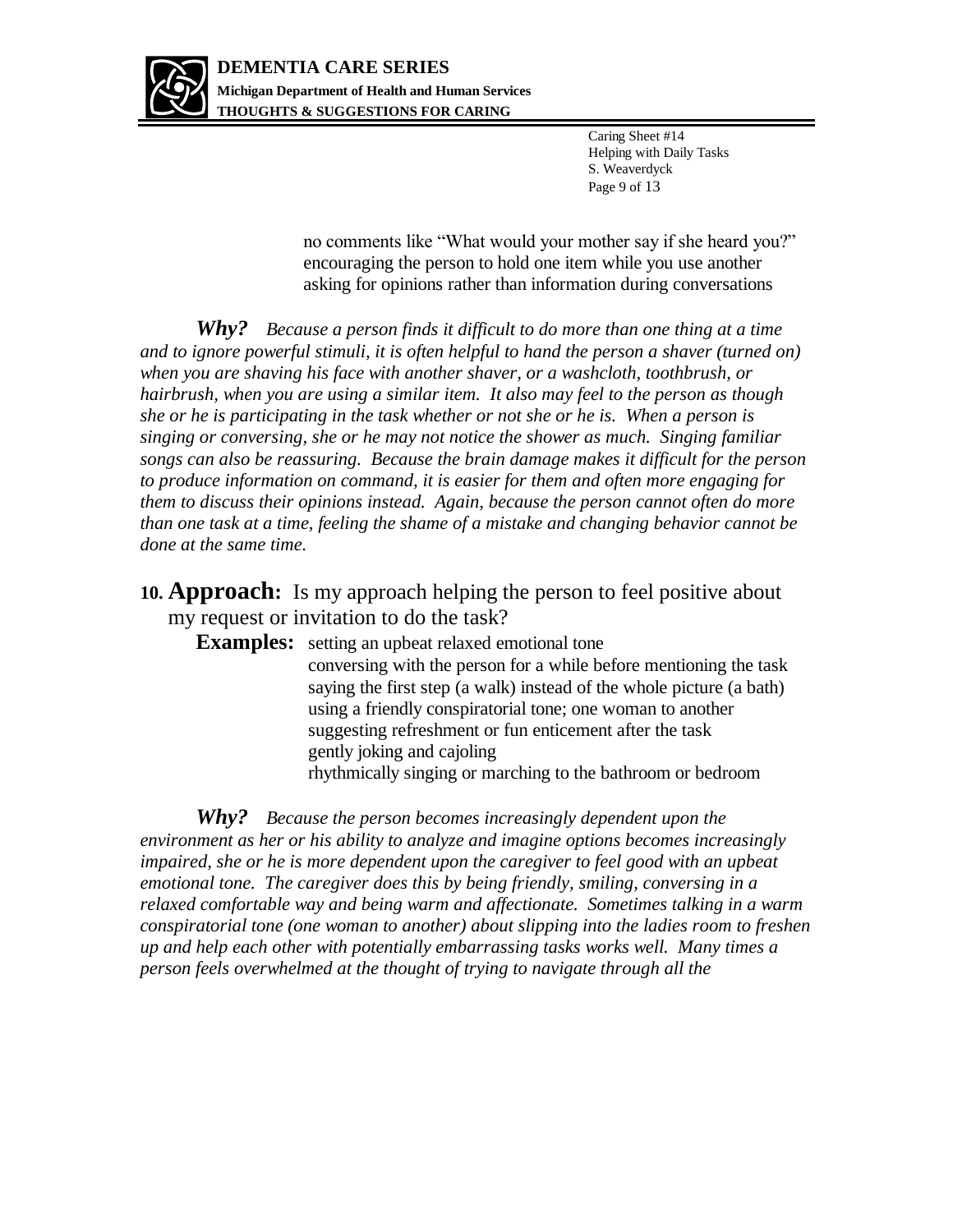

Caring Sheet #14 Helping with Daily Tasks S. Weaverdyck Page 10 of 13

*steps of a shower, bath, dressing, or meal. She or he responds more willingly to an invitation to do the first step, such as a walk which ends up at the bathroom if the bath hasn't been mentioned. As the dementia progresses just walking to specific destinations on command can be a challenge. A strong powerful rhythm often helps the person move their body.* 

#### **TASK**

**1. Task Goals:** What does the person want and need from this task? What does the caregiver want and need from this task?

**Examples:** the person wants to feel relaxed and pampered the caregiver wants to get the job done quickly person eats ice cream during bath caregiver washes only those parts that need to be cleaned person eats or dresses while walking

*Why? As caregivers we tend to think of a meal as a time to get nourishment or a bath as a method to get clean. We also tend to think of a bath as the only way to get clean, and that a person needs to be cleaned at least twice a week. The person may have a different opinion and may have done things differently in the past. (This current older generation often did not bathe as often as the younger generation.) The person may need the bath to relax or to soothe anxieties. Making the bath more appealing may encourage the person to like the bath. As the person's skin dries out with advancing age, it may be better to reduce the skin's contact with harsh soaps.*

#### **2. Task Steps:** Are the task steps too many, too complex or too unfamiliar?

**Examples:** task broken down into steps caregiver performs most difficult steps adaptation of pace of task to person's needs bathing done in stages; different body parts at different times sponge baths at sink or in bed eat first and then drink

*Why? The ability to understand a whole task and to recognize the steps that make up the task resides in a part of the brain that is severely impaired in mid stage and late stage dementia. People with dementia are therefore easily overwhelmed resulting in withdrawal, resistance, anxiety, or anger. The bathing or showering task may be the most emotionally challenging and most complex task a person must do, since it includes removing all one's clothes (and feeling the vulnerability which comes with nudity) and*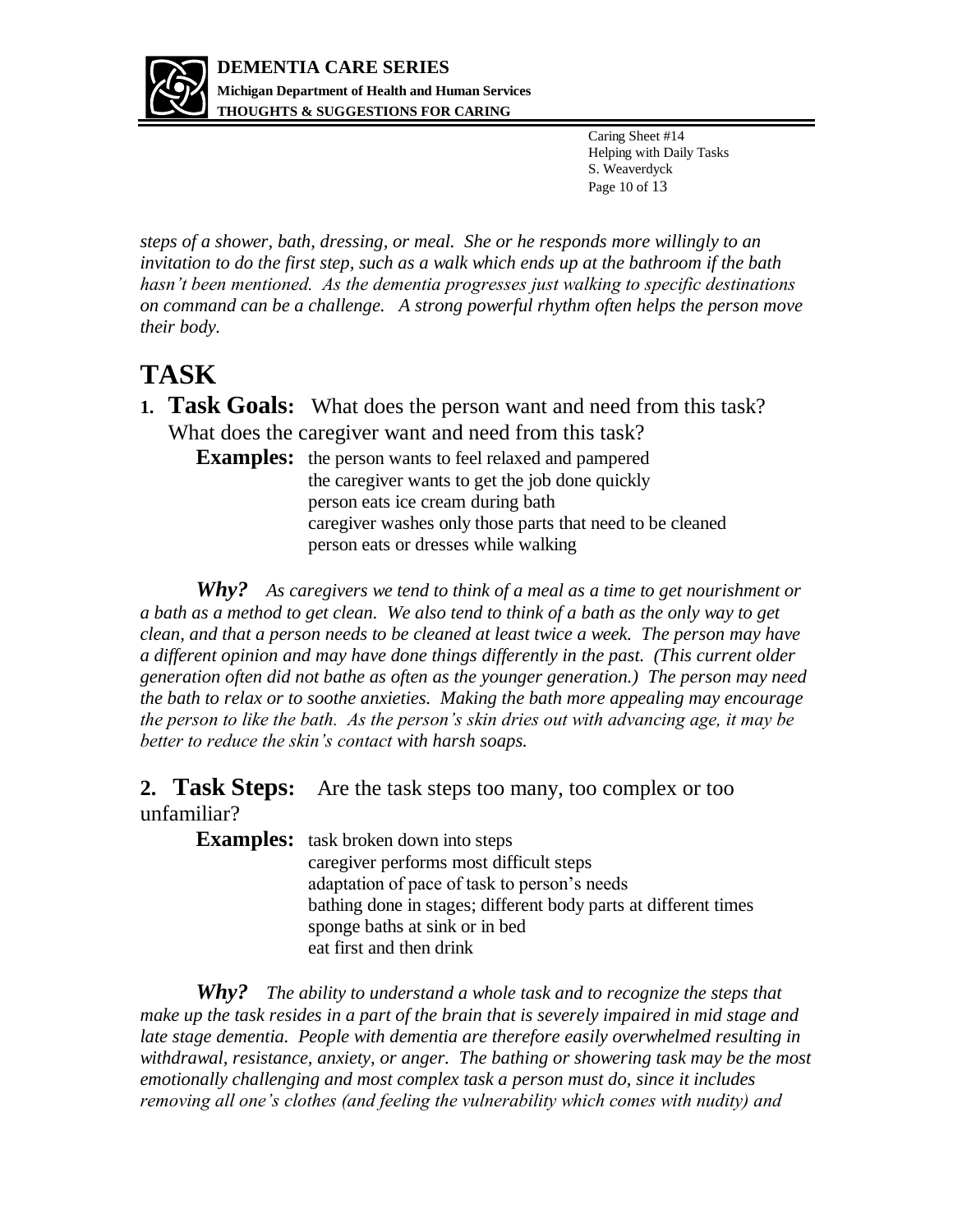

Caring Sheet #14 Helping with Daily Tasks S. Weaverdyck Page 11 of 13

*dressing, which uses all one's body parts for both moving (motor) and feeling (sensory), as well as higher cognitive functions. Breaking the task into simpler steps over time can be very effective. Using sponge and bed baths is a good substitute with fewer tasks and*  less vulnerability. Because a person's speed of processing is slowed, the caregiver must *be prepared to vary the pace according to the person's responses.*

**3. Consistency:** Is the task done the same way, same time, and with the same people each time it is performed?

**Examples:** the same caregiver always assists with the task the task is done on the same day and time the routines become habits with few surprises frequency adapted to person's preferences and needs

*Why? The ability of the brain to adapt to change or new ways of doing things is very impaired. The person with dementia can usually do a task better if she or he doesn't think about it. Change requires a person to focus on the task and think about each step. The frequency and schedule for the bath or shower usually is most effective when it conforms to the person's habitual time in the past. This too must be flexible, however, to accommodate the person's fluctuating needs.*

**4. Modification of steps:** Are the task steps modified to fit the person's needs or preferences?

**Examples:** bath schedule fits the person's past habits a person removes clothes after stepping into the wet shower shower nozzle is sprayed through a towel draped over the person only one part of a person's body is exposed at a time a towel remains draped over the person throughout the shower feet are washed first and hair last towels on floor to prevent slipping and cold feet food served throughout the day rather than only at meals or snacks

*Why? A person with dementia develops unpredictable fears and misinterpretations of the environment as the dementia progresses. Adapting the task to the person's changes allows her/him to continue the task. A person may not want to take the clothes off because she or he is frightened to be naked, or doesn't want to go through the challenging steps of taking them off. In extreme cases, and if the person doesn't get upset about the clothes being wet, stepping into the shower fully clothed alerts the person it's time to take the clothes off. Sometimes the brain changes causes a person to feel a soft spray of water as pellets on their skin, which is painful or at least very uncomfortable and frightening. A towel over the nozzle or draped over the body can reduce the force of*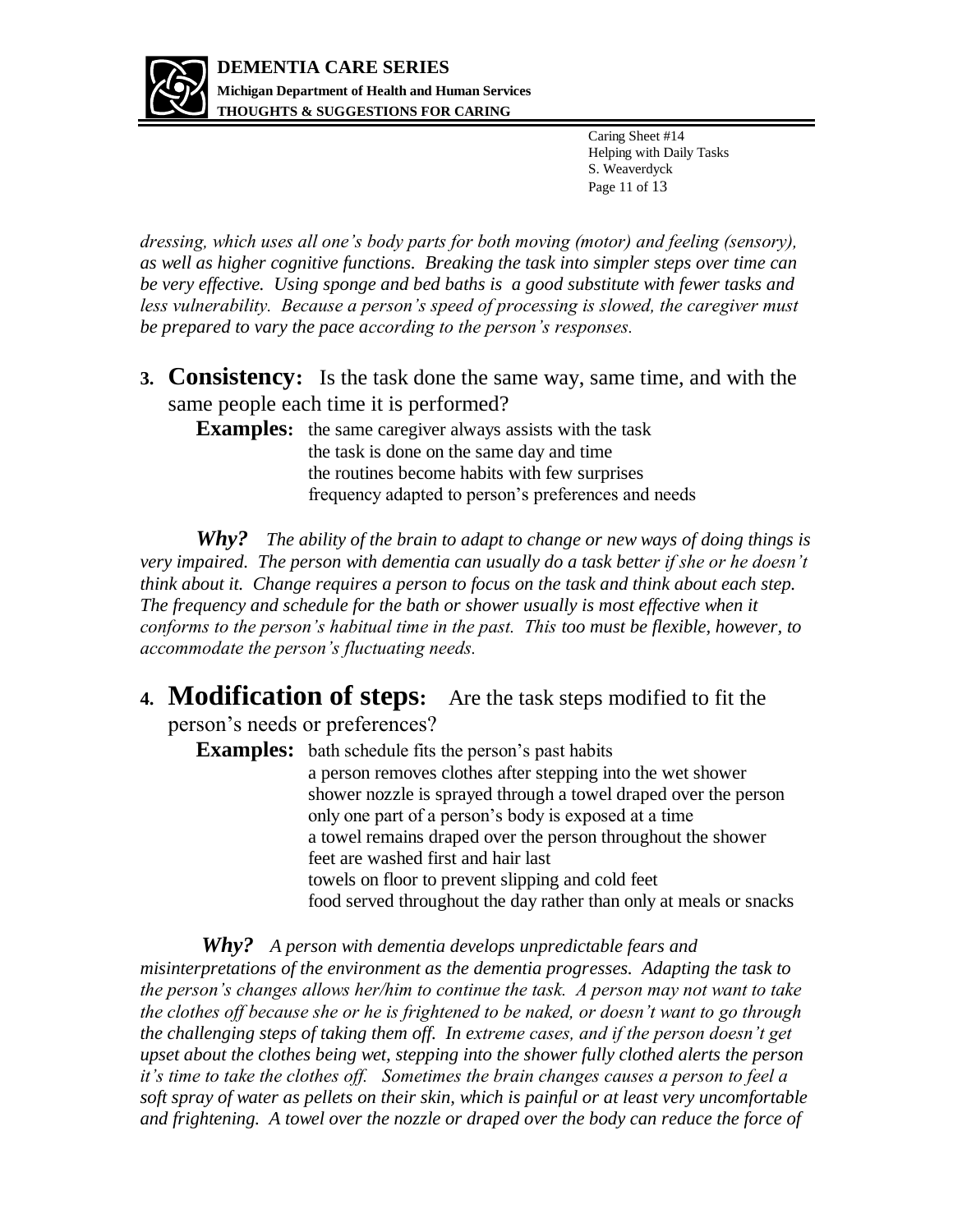

Caring Sheet #14 Helping with Daily Tasks S. Weaverdyck Page 12 of 13

*the spray against the skin. To prevent a person from feeling so cold and to respect modesty, it is important to uncover only one part of the body at a time and to keep a towel draped over the person throughout the shower. Washing the feet first is sometimes less threatening to the person. Sometimes the brain changes prevent a person from recognizing body parts farthest away from the middle of her body or from her head as part of her own body. Washing the feet first allows the recognition of her own body as being washed to dawn on her gradually.*

**5. Modification of objects:** Are the task objects modified to fit the person's needs or preferences?

**Examples:** clothes are adapted with increased impairment women's pants are replaced with skirts, or over heads with buttons the shower nozzle is covered with a wash cloth or sponge the water temperature adjusted for person's changing needs the water pressure adjusted for person's changing needs rolling chair to sit on in shower or bath only one food item at a time during meals more finger foods or soft foods offered

*Why? The dementia progresses (and the person's ability to think and perform tasks becomes increasingly impaired) because the brain damage is becoming increasingly severe. Unless the unfamiliarity and change are too challenging, a person can more easily wear a skirt than pants (particularly if incontinence occurs). As the person's body becomes more impaired in its ability to adjust to changing temperatures and to experience water pressure on the skin consistently, the person's tolerance for showers will also change. The caregiver can help keep the bathing experience pleasurable or at least tolerable by adapting to the person's changing sensations. As the person becomes less able to walk or move, equipment such as a rolling shower chair or bath chair can make a big difference to both the resident and the caregiver. The person's ability to eat foods other than finger foods frequently declines. Metabolic changes as well as cognitive changes often cause a person to feel constantly hungry, yet unable to eat large quantities at a time.*